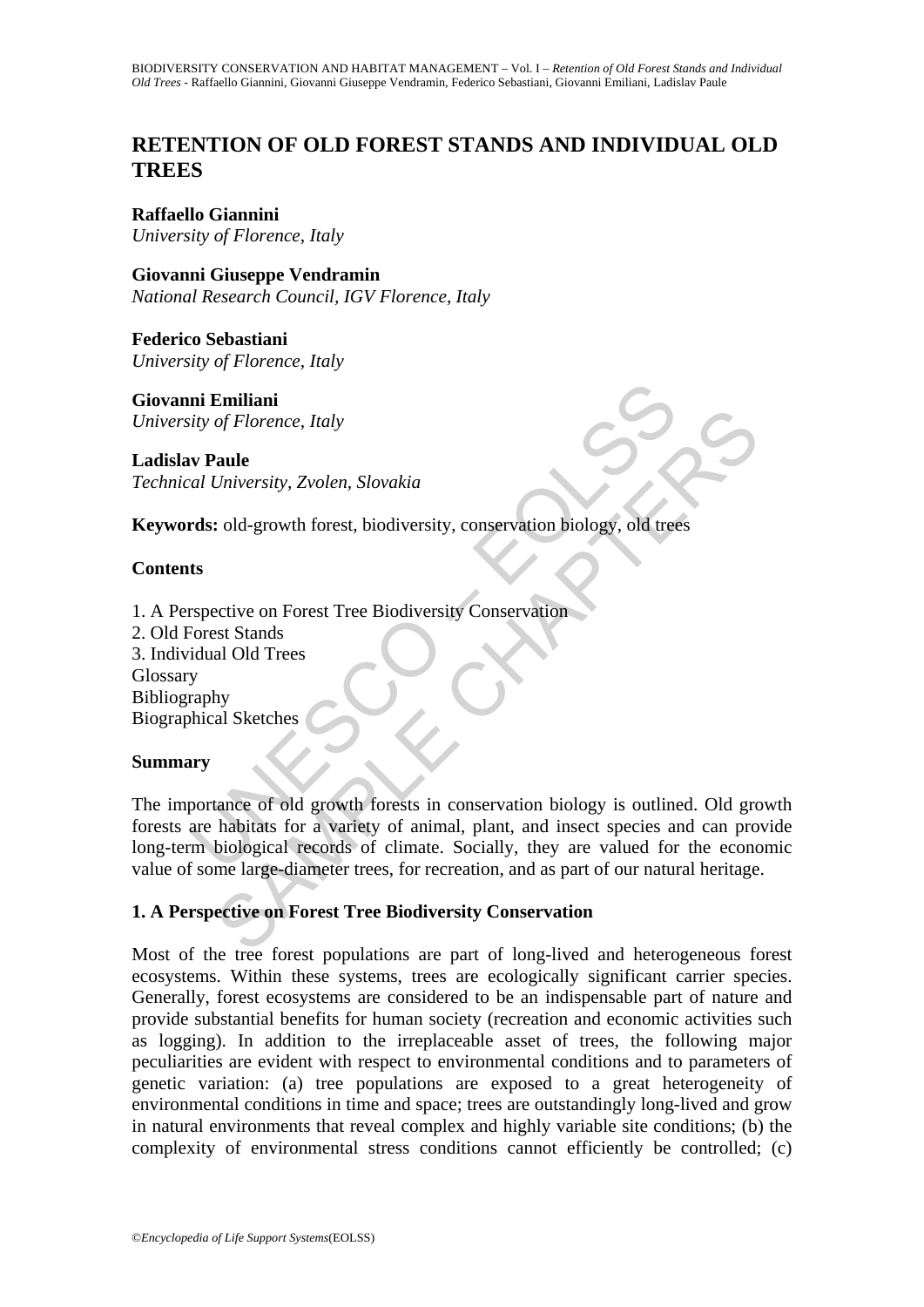future environmental stress conditions can deviate substantially from present conditions. Global warming will introduce abiotic and biotic stress conditions and possibly further increase environmental variability and dynamics.

may separate net cost in general controllation and periodic and episodic and episodic even in a chiesa and episodic even in a chiesa of the species. Human has eliminated wise of size of tree populations generally leads to Tree populations usually reveal large genetic variation within populations. Many tree populations possess an efficient system of gene flow through pollen and/or seeds. The combination of high genetic variation and prevailing cross-fertilization is responsible for the fact that degrees of heterozygosity in trees exceed those of other organisms surveyed. Only a few species of forest trees are cultivated. Therefore, in conserving genetic variation of forest trees, the focus is on the multiplicity of species, composed by several populations and occupying a range of heterogeneous environments. Many factors may explain the need for gene conservation. The presence of humans has multiple impacts on the genetics of the species. Human has eliminated well-adapted tree populations or species, often considerably reducing also their natural distribution. Decreased size of tree populations generally leads to changes in allelic structure including the loss of allelic variants. Decreased density of tree populations has an impact on their mating systems. The fragmentation of the habitats of tree populations by forest exploitation, by conversion of former forest areas to food production, by traffic networks, and by human settlements may result in an obstacle to gene flow. A common practice in tree cultivation is the mass growing of only few genotypes. This may induce or accelerate adaptive processes in parasites and herbivores. The transfer of provenience and of species as exotics between continents creates mating contacts among allopatric species, thus favoring the process of hybridization and introgression.

s or species, often considerably reducing also their natural distribute size of tree populations generally leads to changes in allefic structure the loss of alleils variants. Decreased density of tree populations has their Both ethical and aesthetic perspectives call for conserving biological diversity. Forests are increasingly important and valuable not only as renewable natural resources but also as reservoirs of biological diversity and environments for recreation. The few native European conifers deserve respect, because they must have a specific genetic composition that allowed them to survive through changing climatic conditions. It is evident that the genetic diversity must be preserved: the loss of genetic diversity is an irreversible process that leads to a decrease of the adaptability of a population. In forestry, three major objectives of gene conservation can be identified: (a) yield potential (i.e., the genetic potential for expression of desirable phenotypic characters (managing diversity)); (b) genetic adaptability (i.e., the ability of the populations to survive and reproduce even in a changing environment); and (c) conservation of as much variation as possible (maximizing diversity).

Conservation and management of genetic diversity is not based on a single mode of action. First, we have to separate the conservation of genetic diversity of natural populations from the maintenance of adequate genetic variation in breeding populations. Conservation of representative samples of the genetic diversity of autochthonous populations is the primary goal. Samples of natural populations are most suitable for *in situ* gene conservation (dynamic conservation). Taking advantage of existing nature protection areas, the selection and maintenance of special gene reserve forests are relatively inexpensive. Dynamic conservation does not preclude evolutionary processes, but allows for adaptive and other changes in a changing environment. Standard procedure is the maintenance of populations *in situ*. In contrast to resource conservation in crop plants, this method of conservation is most important in forest trees and range species. The objective of the static conservation is to fixate the status quo. The *in situ*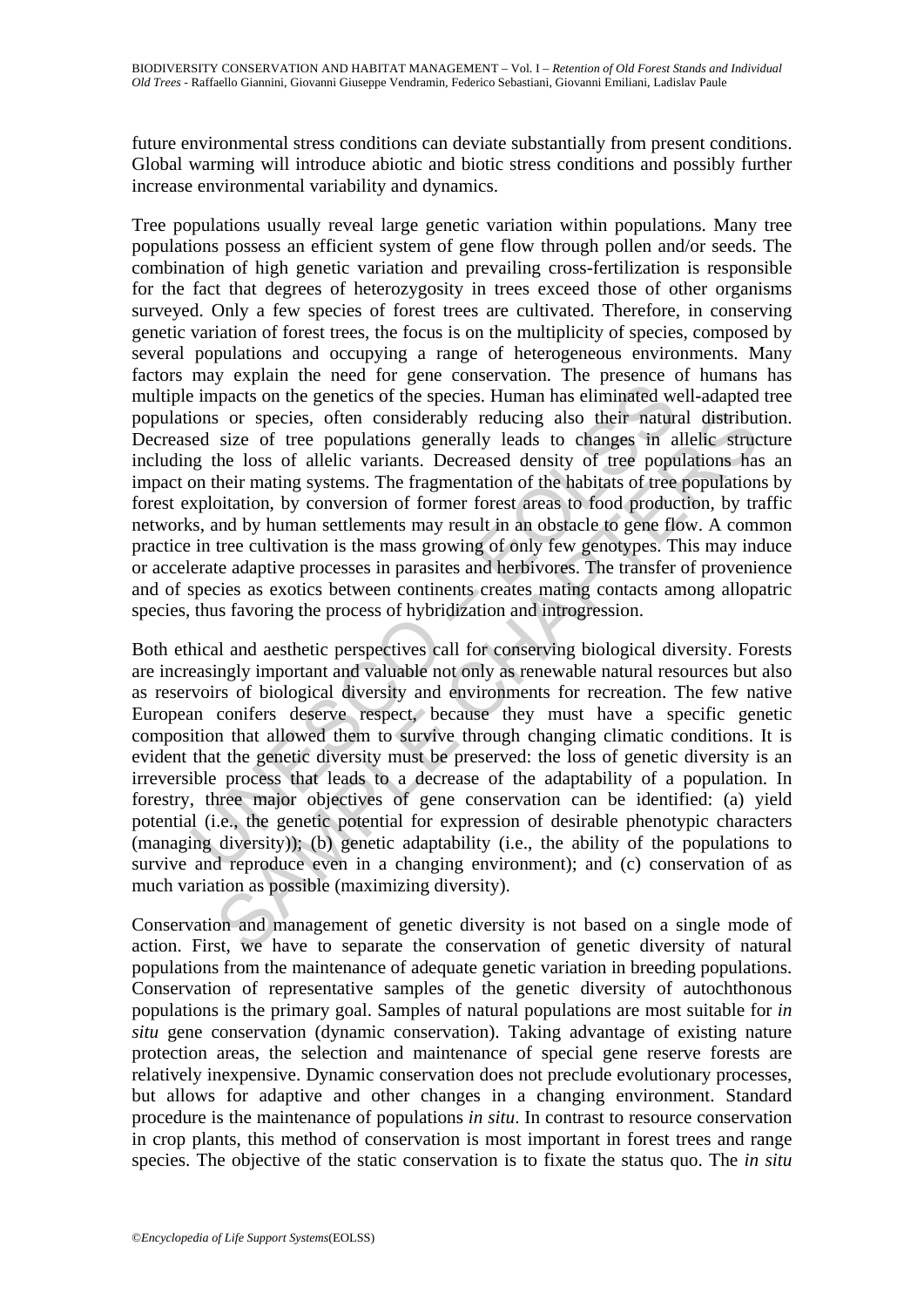conservation approach is usually achieved by preservation *ex situ* when the population is endangered in its natural habitat. However, at least slight genetic changes due to manipulation are inevitable.

variation and useful genes for future adaptation to new environment<br>ight of dramatic global change, and their conservation represent<br>the maintenance of evolutionary potential.<br>T[O](https://www.eolss.net/ebooklib/sc_cart.aspx?File=E1-67-02-01) ACCESS ALL THE 9 PAGES OF THIS CHAPT<br>Click Species that are only marginally represented, but hold the promise of high future value, may be targeted if the risk of losing potentially valuable alleles and variation is high. Species or populations at the margin of their ranges of adaptability represent good targets for special interest, even though they may be of little present value. Such populations may be targeted for maintenance in some reserve status in case their future value increases. For populations or species of unknown value, genetic surveys may be useful only to confirm that they will be able to exist in future environment. In this context, old forest stands and old trees may represent a very important reservoir of genetic variation and useful genes for future adaptation to new environmental conditions in the light of dramatic global change, and their conservation represents an important step for the maintenance of evolutionary potential.

# TO ACCESS ALL THE **9 PAGES** OF THIS CHAPTER, Click here

### **Bibliography**

- - -

Everett R., Hessburg P., Lehmkuhl J., Jensen M., and Bourgeron P. (1994). Old forests in dynamic landscapes. *Journal of Forestry* **92**(1), 22–25. [This research paper presents data on distribution of old forests in eastern Oregon and Washington.]

1 of dramatic global change, and their conservation represents an impormaintenance of evolutionary potential.<br>
TO ACCESS ALL THE 9 PAGES OF THIS CHAPTER,<br>
Click here<br>
1. Click here<br>
1. Click here<br>
1. Shown 2. Lehnkuhl J., Frankel O.H., Brown A.H.D., and Burdon J.J. (1995). *The Conservation of Plant Biodiversity*, 113 pp. Cambridge, UK: Cambridge University Press. [This book takes an evolutionary perspective to the conservation of plant biodiversity.]

Hayward G.D. (1991). Using population biology to define old-growth forests. *Wildlife Society Bulletin* **19**, 111–116. [This article provides criteria to define "old-growth" forests.]

Hunter M.L., Jr., ed. (1990). *Wildlife, Forests and Forestry*, 400 pp. Englewood Cliffs, NJ: Prentice Hall. [This book provides basic concepts of managing forests for biological diversity.]

Morgan P. (1994). Dynamics of ponderosa and Jeffrey pine forests. *Flammulated, Boreal, and Great Gray Owls in the United States: A Technical Conservation Assessment*, (ed. Hayward G.D. and Verner J.). Gen. Tech. Rep. RM-253. Fort Collins, CO: U.S. Department of Agriculture, Forest Service, Rocky Mountain Forest and Range Experiment Station. [This chapter documents the importance of old-growth stands in a forest succession.]

Myers N., Mittermeier R.A., Mittermeier C.G., da Fonseca G.A.B., and Kent J. (2000). Biodiversity hotspots for conservation priorities. *Nature* **403**(24), 853–958. [This article provides detailed data on biodiversity hot spots for conservation planning.]

### **Biographical Sketches**